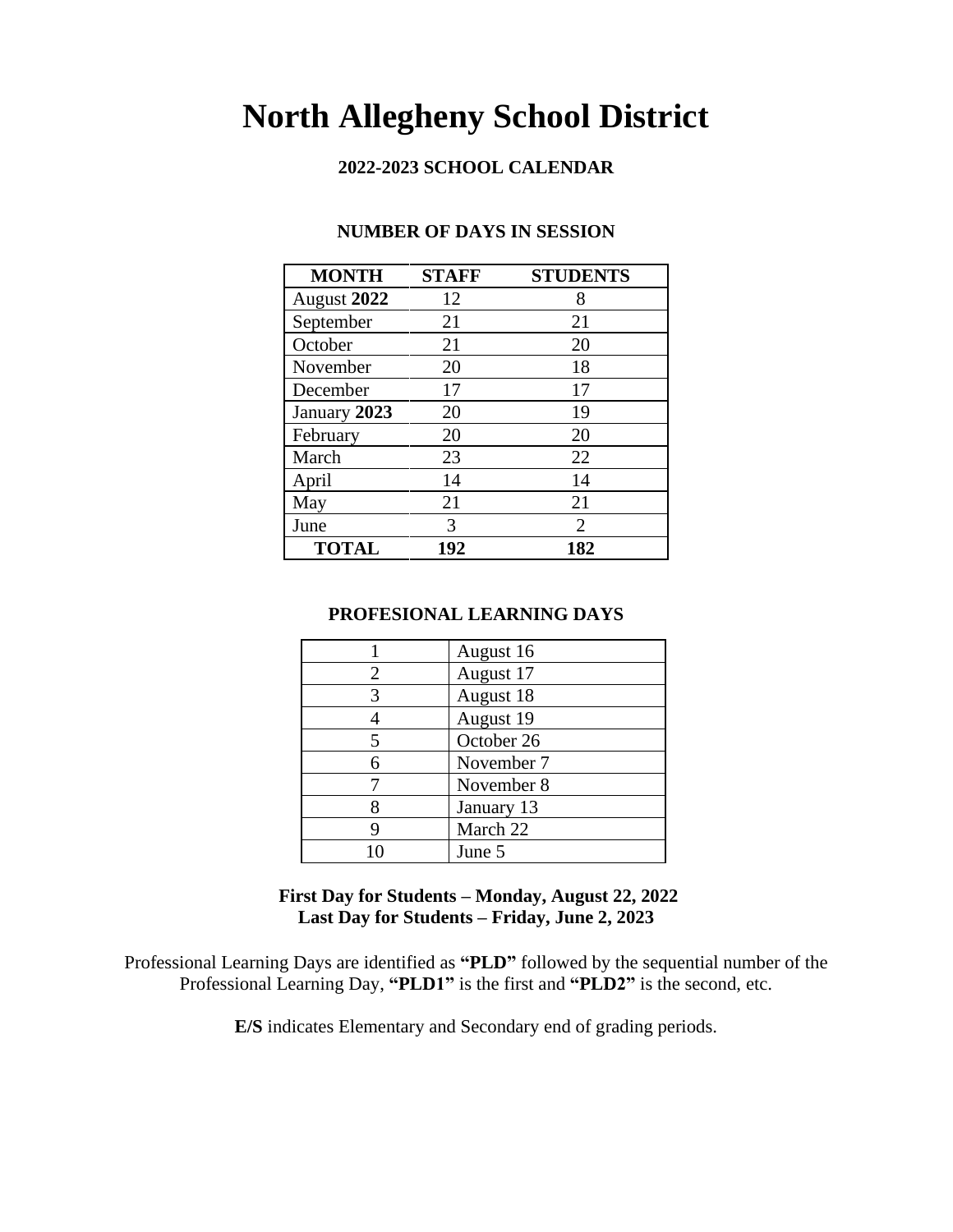## **2022-2023 School Calendar**

|                |                                            |                  | <b>August 2022</b> |                         |      |            |
|----------------|--------------------------------------------|------------------|--------------------|-------------------------|------|------------|
| Sun            | Mon                                        | <b>Tue</b>       | Wed                | Thu                     | Fri  | <b>Sat</b> |
|                | 1                                          | $\overline{2}$   | 3                  | $\boldsymbol{4}$        | 5    | 6          |
|                |                                            |                  |                    |                         |      |            |
| $\overline{7}$ | 8                                          | $\boldsymbol{g}$ | 10                 | 11                      | 12   | 13         |
|                |                                            |                  |                    |                         |      |            |
|                |                                            |                  |                    |                         |      |            |
| 14             | 15                                         | 16               | 17                 | 18                      | 19   | 20         |
|                |                                            | PLD1             | PLD <sub>2</sub>   | PLD3                    | PLD4 |            |
|                |                                            |                  |                    |                         |      |            |
| 21             | 22                                         | 23               | 24                 | 25                      | 26   | 27         |
|                | <b>First</b><br>Day for<br><b>Students</b> |                  |                    |                         |      |            |
|                |                                            | $\overline{2}$   | 3                  | $\overline{\mathbf{4}}$ | 5    |            |
| 28             | 29                                         | 30               | 31                 |                         |      |            |
|                |                                            |                  |                    |                         |      |            |
|                | 6                                          | 7                | 8                  |                         |      |            |

|                |                                            |                         | <b>August 2022</b>      |                         |      |            |
|----------------|--------------------------------------------|-------------------------|-------------------------|-------------------------|------|------------|
| $\mathbf{u}$   | Mon                                        | <b>Tue</b>              | Wed                     | Thu                     | Fri  | <b>Sat</b> |
|                | 1                                          | $\overline{\mathbf{2}}$ | $\overline{\mathbf{3}}$ | $\boldsymbol{4}$        | 5    | 6          |
|                |                                            |                         |                         |                         |      |            |
| $\overline{7}$ | 8                                          | 9                       | 10                      | 11                      | 12   | 13         |
|                |                                            |                         |                         |                         |      |            |
|                |                                            |                         |                         |                         |      |            |
| 14             | 15                                         | 16                      | 17                      | 18                      | 19   | 20         |
|                |                                            | PLD1                    | PLD <sub>2</sub>        | PLD3                    | PLD4 |            |
|                |                                            |                         |                         |                         |      |            |
| 21             | 22                                         | 23                      | 24                      | 25                      | 26   | 27         |
|                | <b>First</b><br>Day for<br><b>Students</b> |                         |                         |                         |      |            |
|                |                                            | $\overline{2}$          | 3                       | $\overline{\mathbf{4}}$ | 5    |            |
| 28             | 29                                         | 30                      | 31                      |                         |      |            |
|                |                                            |                         |                         |                         |      |            |
|                | 6                                          | 7                       | 8                       |                         |      |            |

|                |                      |                  | October 2022  |     |                |                  |
|----------------|----------------------|------------------|---------------|-----|----------------|------------------|
| <b>Sun</b>     | Mon                  | <b>Tue</b>       | Wed           | Thu | Fri            | <b>Sat</b>       |
|                |                      |                  |               |     |                | $\boldsymbol{l}$ |
|                |                      |                  |               |     |                |                  |
| $\overline{2}$ | $\boldsymbol{\beta}$ | $\boldsymbol{4}$ | 5             | 6   | $\overline{7}$ | 8                |
|                |                      |                  | Yom<br>Kippur |     |                |                  |
|                | 30                   | 31               | 32            | 33  | 34             |                  |
| 9              | 10                   | 11               | 12            | 13  | 14             | 15               |
|                | Columbus<br>Day      |                  |               |     |                |                  |
|                | 35                   | 36               | 37            | 38  | 39             |                  |
| 16             | 17                   | 18               | 19            | 20  | 21             | 22               |
|                | 40                   | 41               | 42            | 43  | 44             |                  |
| 23             | 24                   | 25               | 26            | 27  | 28             | 29               |
|                |                      | E/S              | PLD5          |     |                |                  |
|                | 45                   | 46               |               | 47  | 48             |                  |
| 30             | 31                   |                  |               |     |                |                  |
|                | 49                   |                  |               |     |                |                  |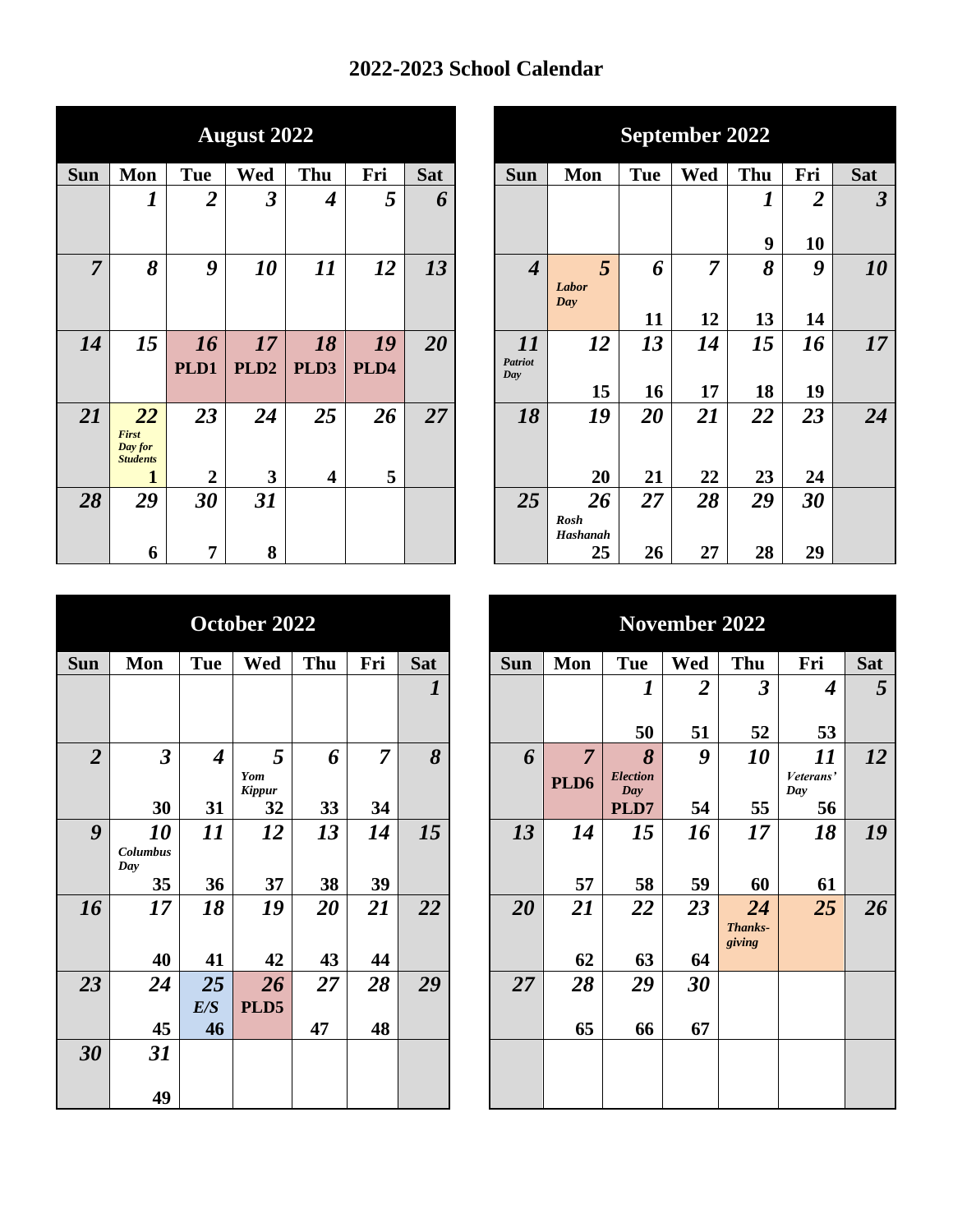## **2022-2023 School Calendar**

|                             |          |            | December 2022       |                  |                |                         | <b>January 2023</b> |                             |                                 |                |                  |            |      |                |
|-----------------------------|----------|------------|---------------------|------------------|----------------|-------------------------|---------------------|-----------------------------|---------------------------------|----------------|------------------|------------|------|----------------|
| Sun                         | Mon      | <b>Tue</b> | Wed                 | Thu              | Fri            | <b>Sat</b>              |                     | <b>Sun</b>                  | Mon                             | <b>Tue</b>     | Wed              | Thu        | Fri  | Sat            |
|                             |          |            |                     | $\boldsymbol{l}$ | $\overline{2}$ | $\overline{\mathbf{3}}$ |                     | $\boldsymbol{l}$            | $\overline{2}$                  | $\overline{3}$ | $\boldsymbol{4}$ | 5          | 6    | $\overline{7}$ |
|                             |          |            |                     |                  |                |                         |                     | <b>New</b><br>Year's<br>Day | N <sub>o</sub><br><b>School</b> |                |                  |            |      |                |
|                             |          |            |                     | 68               | 69             |                         |                     |                             |                                 | 85             | 86               | 87         | 88   |                |
| $\overline{\boldsymbol{4}}$ | 5        | 6          | $\overline{7}$      | 8                | 9              | 10                      |                     | 8                           | 9                               | 10             | 11               | 12         | 13   | 14             |
|                             |          |            |                     |                  |                |                         |                     |                             |                                 |                |                  | E/S        | PLD8 |                |
|                             | 70       | 71         | 72                  | 73               | 74             |                         |                     |                             | 89                              | 90             | 91               | 92         |      |                |
| 11                          | 12       | 13         | 14                  | 15               | 16             | 17                      |                     | 15                          | 16                              | 17             | 18               | 19         | 20   | 21             |
|                             |          |            |                     |                  |                |                         |                     |                             | <b>MLK</b><br>Day               |                |                  |            |      |                |
|                             | 75       | 76         | 77                  | 78               | 79             |                         |                     |                             | N <sub>o</sub><br><b>School</b> | 93             | 94               | 95         | 96   |                |
| 18                          | 19       | 20         | 21                  | 22               | 23             | 24                      |                     | 22                          | 23                              | 24             | 25               | 26         | 27   | 28             |
|                             | Hanukkah |            |                     |                  |                | <b>Christmas</b><br>Eve |                     |                             |                                 |                |                  |            |      |                |
|                             | 80       | 81         | 82                  | 83               | 84             |                         |                     |                             | 97                              | 98             | 99               | <b>100</b> | 101  |                |
| 25                          | 26       | 27         | 28                  | 29               | 30             | 31                      |                     | 29                          | 30                              | 31             |                  |            |      |                |
| <b>Christmas</b>            | Kwanza   |            |                     |                  |                | New<br>Year's<br>Eve    |                     |                             |                                 |                |                  |            |      |                |
|                             |          |            | <b>Winter Break</b> |                  |                |                         |                     |                             | 102                             | 103            |                  |            |      |                |
|                             |          |            |                     |                  |                |                         |                     |                             |                                 |                |                  |            |      |                |
|                             |          |            |                     |                  |                |                         |                     |                             |                                 |                |                  |            |      |                |

|            |                           |            | <b>February 2023</b> |                |                      |                  |            |     |                | <b>March 2023</b> |                |                      |
|------------|---------------------------|------------|----------------------|----------------|----------------------|------------------|------------|-----|----------------|-------------------|----------------|----------------------|
| <b>Sun</b> | Mon                       | <b>Tue</b> | Wed                  | Thu            | Fri                  | <b>Sat</b>       | <b>Sun</b> | Mon | <b>Tue</b>     | Wed               | Thu            | Fri                  |
|            |                           |            | 1                    | $\overline{2}$ | $\boldsymbol{\beta}$ | $\boldsymbol{4}$ |            |     |                | 1                 | $\overline{2}$ | $\boldsymbol{\beta}$ |
|            |                           |            |                      |                |                      |                  |            |     |                |                   |                |                      |
|            |                           |            | 104                  | 105            | 106                  |                  |            |     |                | 123               | 124            | 125                  |
| 5          | 6                         | 7          | 8                    | 9              | 10                   | 11               | 5          | 6   | $\overline{7}$ | 8                 | 9              | 10                   |
|            |                           |            |                      |                |                      |                  |            |     |                |                   |                |                      |
|            | 107                       | 108        | 109                  | 110            | 111                  |                  |            | 126 | 127            | 128               | 129            | 130                  |
| 12         | 13                        | 14         | 15                   | 16             | 17                   | 18               | 12         | 13  | 14             | 15                | 16             | 17                   |
|            |                           |            |                      |                |                      |                  |            |     |                |                   |                |                      |
|            | 112                       | 113        | 114                  | 115            | 116                  |                  |            | 131 | 132            | 133               | 134            | 135                  |
| 19         | 20                        | <b>21</b>  | 22                   | 23             | 24                   | 25               | 19         | 20  | 21             | 22                | 23             | 24                   |
|            | <b>Presidents'</b><br>Day |            |                      |                |                      |                  |            |     | E/S            | PLD9              |                |                      |
|            | <b>No School</b>          | 117        | 118                  | 119            | 120                  |                  |            | 136 | 137            |                   | 138            | 139                  |
| 26         | 27                        | 28         |                      |                |                      |                  | 26         | 27  | 28             | 29                | 30             | 31                   |
|            |                           |            |                      |                |                      |                  |            |     |                |                   |                |                      |
|            | 121                       | 122        |                      |                |                      |                  |            | 140 | 141            | 142               | 143            | 144                  |

|        |                | <b>February 2023</b> |                |                      |                          |            | <b>March 2023</b><br><b>Thu</b><br>Fri<br>Mon<br><b>Tue</b><br>Wed<br>$\overline{\mathbf{2}}$<br>$\boldsymbol{\beta}$<br>┸<br>123<br>125<br>124<br>5<br>$\overline{7}$<br>8<br>9<br><i><b>10</b></i><br>6 |     |      |     |     |                  |  |  |
|--------|----------------|----------------------|----------------|----------------------|--------------------------|------------|-----------------------------------------------------------------------------------------------------------------------------------------------------------------------------------------------------------|-----|------|-----|-----|------------------|--|--|
| on     | <b>Tue</b>     | Wed                  | Thu            | Fri                  | <b>Sat</b>               | <b>Sun</b> |                                                                                                                                                                                                           |     |      |     |     | <b>Sat</b>       |  |  |
|        |                | 1                    | $\overline{2}$ | $\boldsymbol{\beta}$ | $\overline{\mathcal{A}}$ |            |                                                                                                                                                                                                           |     |      |     |     | $\boldsymbol{4}$ |  |  |
|        |                | 104                  | 105            | 106                  |                          |            |                                                                                                                                                                                                           |     |      |     |     |                  |  |  |
| 6      | $\overline{7}$ | 8                    | 9              | 10                   | 11                       |            |                                                                                                                                                                                                           |     |      |     |     | 11               |  |  |
| 107    | 108            | 109                  | 110            | 111                  |                          |            | 126                                                                                                                                                                                                       | 127 | 128  | 129 | 130 |                  |  |  |
| 13     | 14             | 15                   | 16             | 17                   | 18                       | 12         | 13                                                                                                                                                                                                        | 14  | 15   | 16  | 17  | 18               |  |  |
| 112    | 113            | 114                  | 115            | 116                  |                          |            | 131                                                                                                                                                                                                       | 132 | 133  | 134 | 135 |                  |  |  |
| 20     | 21             | 22                   | 23             | 24                   | 25                       | 19         | 20                                                                                                                                                                                                        | 21  | 22   | 23  | 24  | 25               |  |  |
| lents' |                |                      |                |                      |                          |            |                                                                                                                                                                                                           | E/S | PLD9 |     |     |                  |  |  |
| hool   | 117            | 118                  | 119            | 120                  |                          |            | 136                                                                                                                                                                                                       | 137 |      | 138 | 139 |                  |  |  |
| 27     | 28             |                      |                |                      |                          | 26         | 27                                                                                                                                                                                                        | 28  | 29   | 30  | 31  |                  |  |  |
| 121    | 122            |                      |                |                      |                          |            | 140                                                                                                                                                                                                       | 141 | 142  | 143 | 144 |                  |  |  |